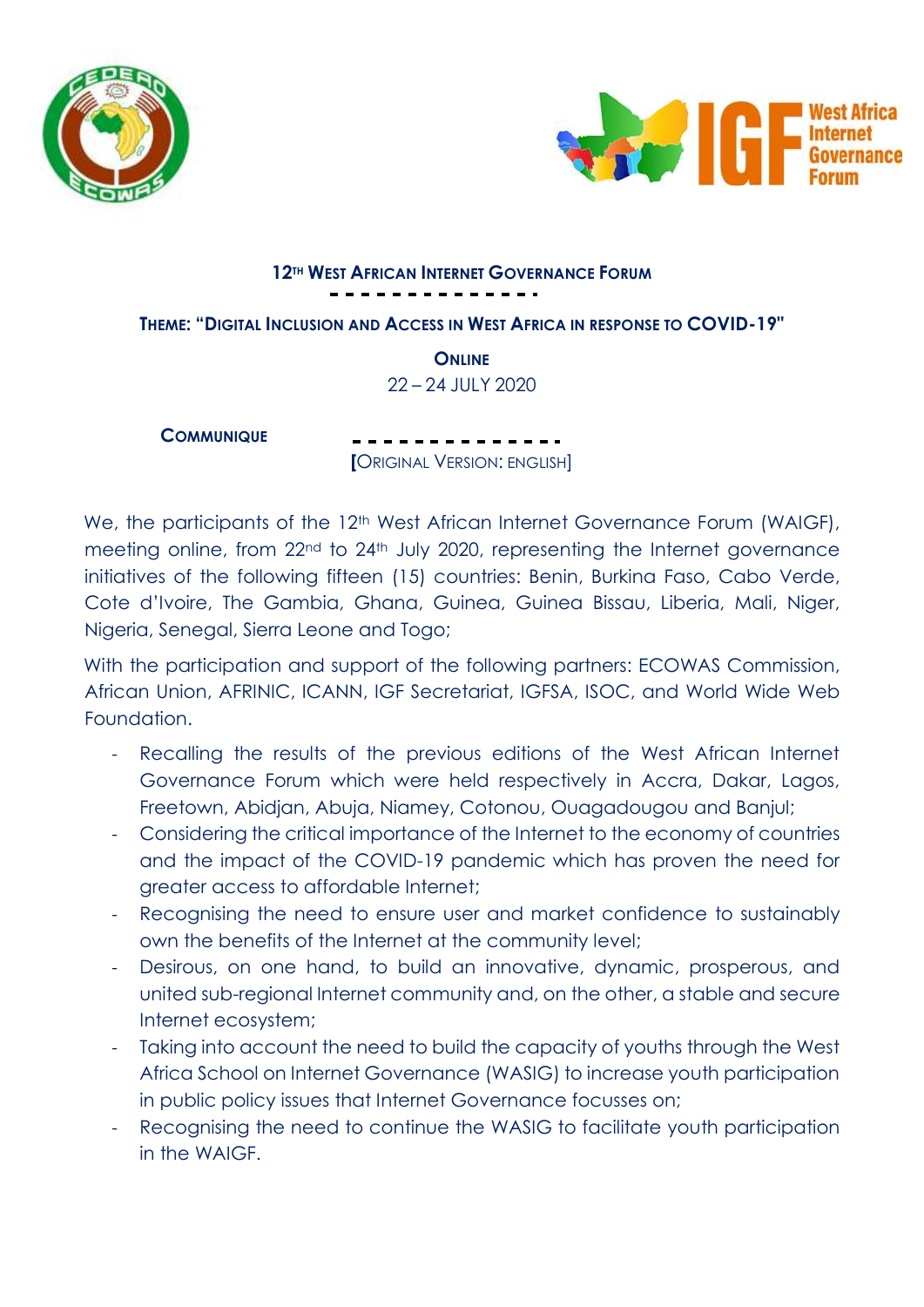## **1) Report that:**

- a) The 13th Forum shall hold in Mali/Niger in 2021
- b) The WASIG shall be organised as a pre-event of the WAIGF

## **2) Recommend:**

## **a) On Cybersecurity and cybercrime**

- i. Encourage the establishment of a regional Computer Emergency Response Team (CERT) that will collaborate with national CERTs to promote the sharing of information on cyber threats and attacks in the region.
- ii. Urge Member States to promote Research and Development (R&D) on the themes of cybercrime and cyber security which cater to the regional context.
- iii. Call on Member States to take part in the UN Deliberations on Cybersecurity and Cybercrime through liaisons with their respective country delegations at the UN.
- iv. Encourage the full involvement of Member States and stakeholders in the implementation of the ECOWAS cybersecurity agenda.
- v. Call on the ECOWAS region to partake fully in the implementation of the UN Secretary General's Roadmap for Digital Cooperation, building on the successes of WAIGF's participation in IGF over the years.
- vi. Establish Centres of Excellence that can be used to raise awareness and build cyber capacity in cyber and emerging technologies.
- vii. Develop curricula in cyber and emerging technologies that can be used to capacity.

# **b) On Digital Rights**

- i. Call on more stakeholder engagement and partnerships with governments to avoid internet disruptions and shutdowns that lead to socio-economic losses.
- ii. Encourage Member States to continue civic education to build the capacity of citizens in understanding their rights and use of the Internet in a responsible way, particularly social media.
- iii. Urge Member States to consider constitutional changes to include Internet access (meaningful access) as a fundamental human right.
- iv. Call on Member States to adopt a careful balance between human rights, privacy and freedom of expression.
- v. Encourage Member States to implement necessary, transparent and lawful measures in digital surveillance taken to fight the COVID-19 pandemic and beyond.